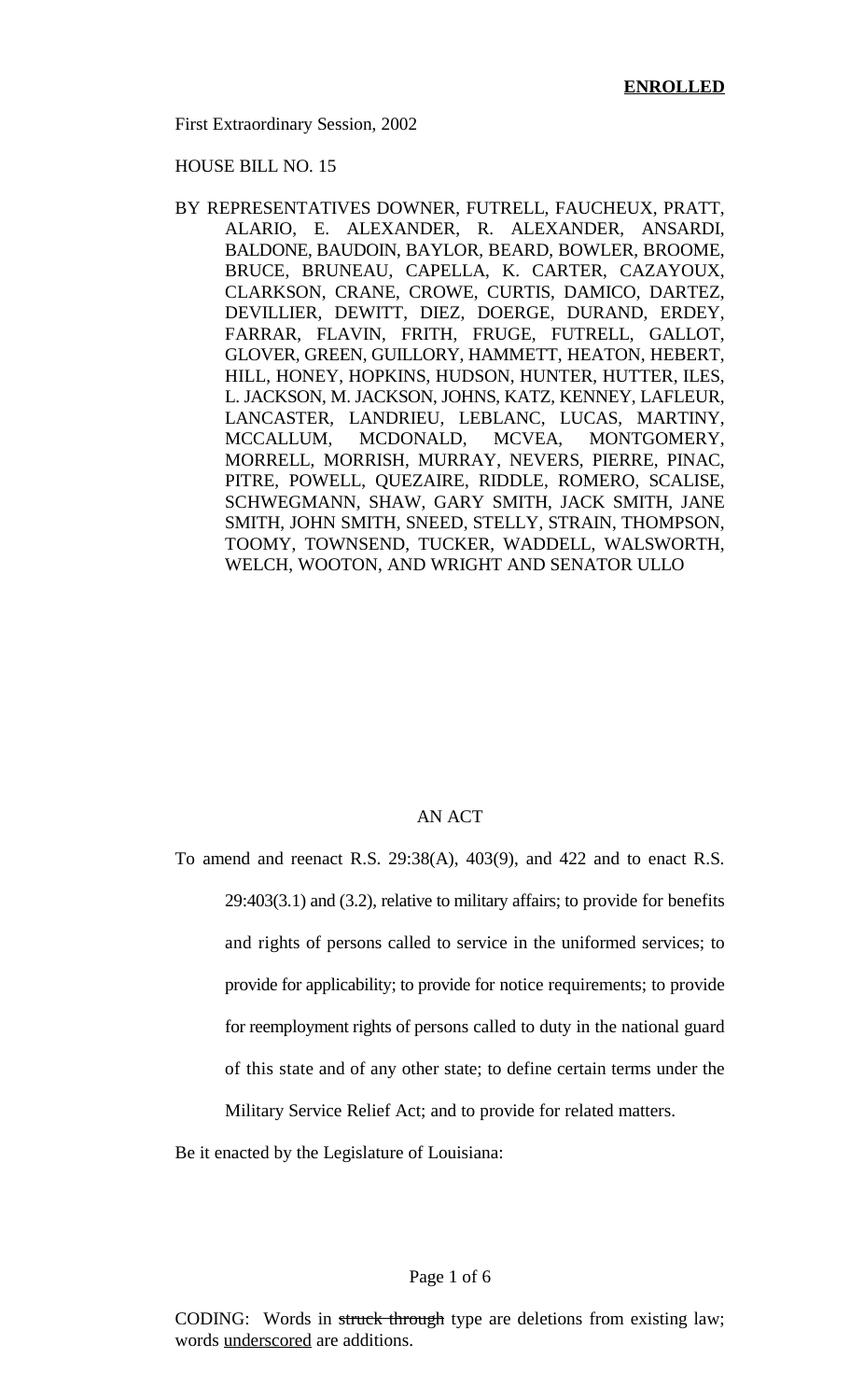Section 1. R.S. 29:38(A), 403(9), and 422 are hereby amended and reenacted and R.S. 29:403(3.1) and (3.2) are hereby enacted to read as follows:

# §38. Reemployment of persons called to duty in state military forces and national guard of other states

A. Any person who is called or ordered to active duty by the this state, whether such person is a member in the service of the national guard of the this state or of any other state, the state militia or any other military force of this state and who has performed satisfactorily, shall, upon his release and return from such military duty or recovery from disease or injury resulting therefrom, under honorable conditions, be reinstated in or restored to the same or comparable position of employment, except a temporary position, which he held at the time he was called to such duty. Such person shall report to his place of employment within seventy-two hours after his release from duty or recovery from disease or injury resulting therefrom, as the case may be, and his employer or his employer's successor, whether an agency of the state or its political subdivision or a private employer, shall reinstate or restore such person in the same or comparable position which he left at the time of his call to duty at no less compensation than that which he was receiving at the time of his call to duty or to a position of like seniority, status, benefits, and pay. However, if such person is not qualified to perform the <u>or capable of</u> performing the essential functions and duties of the same position by reason of disability sustained during his call to duty, but is otherwise qualified by reason of education, training, or experience to perform another position in the employ of the employer or his successor, the

#### Page 2 of 6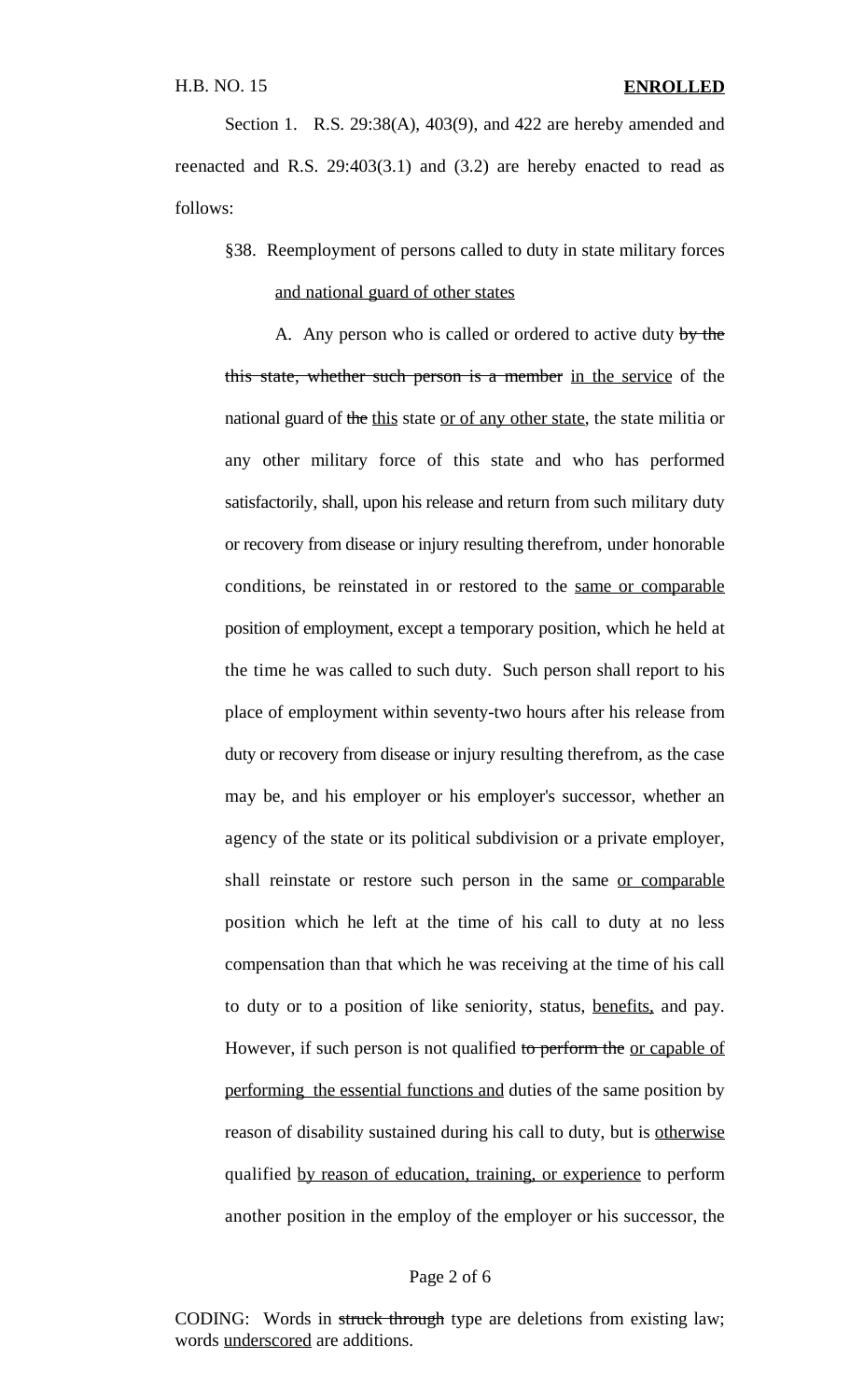employer or his successor shall employ such person in another that other or comparable position, the essential functions and duties of which he is physically capable and qualified to perform, that will provide like seniority, status, benefits, and pay or the nearest approximation thereof consistent with the circumstances of the case provided the employment does not pose a direct threat or significant risk to the health and safety of the individual or others that cannot be eliminated by reasonable accommodation. Any such person called to duty shall, if he has performed satisfactorily and has been released under honorable conditions, be entitled to a certificate to that effect, signed by such person's commanding officer.

\* \* \*

§403. Definitions

As used in this Part, the following terms shall have the definitions ascribed in this Section unless the context clearly requires otherwise:

\* \* \*

(3.1) "Disability" means a physical or mental impairment, which substantially limits one or more of the major life activities, or a record of such impairment. Major life activities include caring for one's self, walking, hearing, speaking, breathing, learning, performing manual tasks, and working.

(3.2) "Essential functions" means the fundamental job duties of the employment position the disabled person held or desires.

\* \* \*

(9) "Service in the uniformed services" means the performance of duty on a voluntary or involuntary basis in a uniformed service

#### Page 3 of 6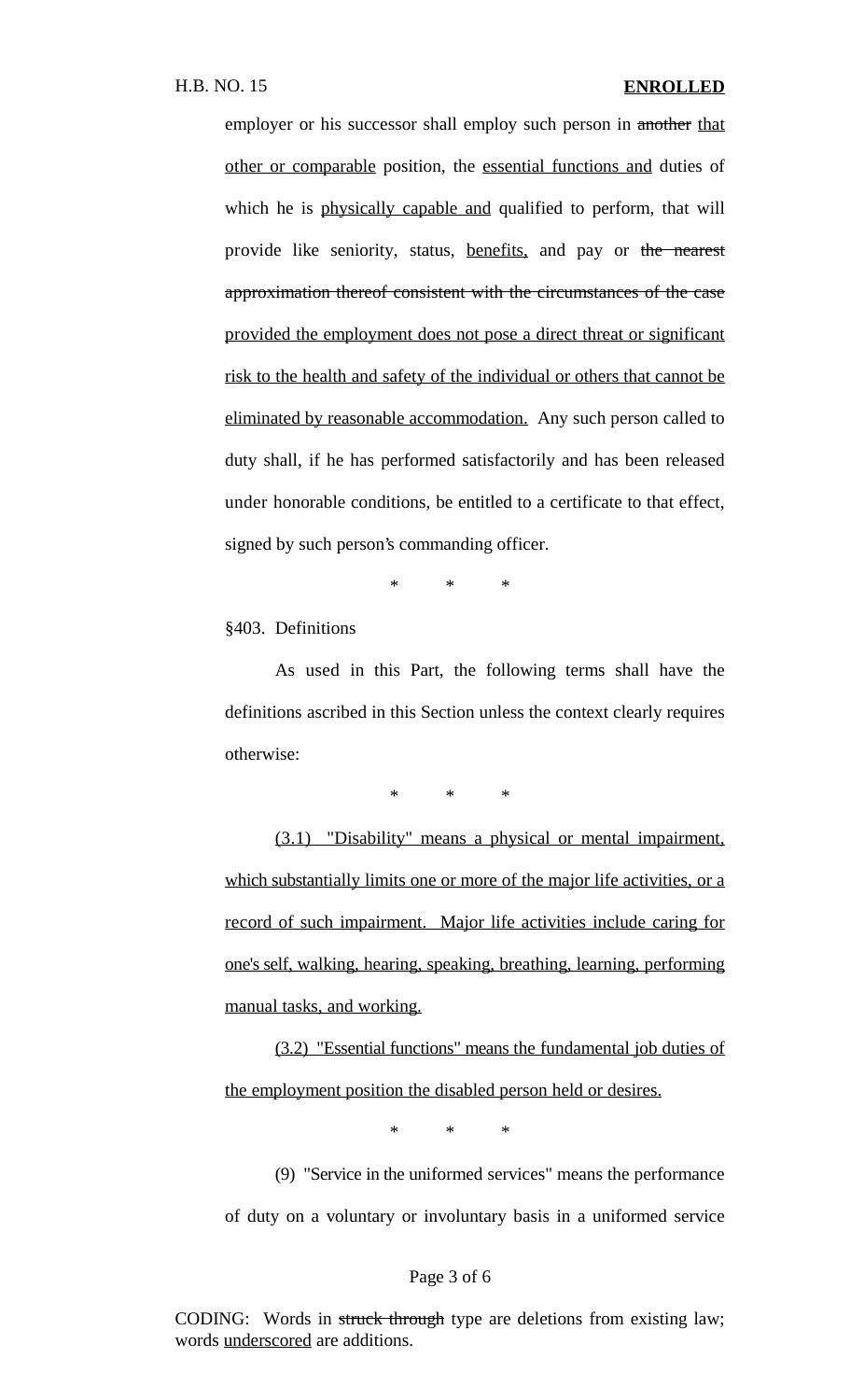under competent authority and includes active duty, active duty for training, initial active duty for training, inactive duty training, full-time national guard duty, and a period for which a person is absent from a position of employment for the purpose of an examination to determine the fitness of the person to perform any such duty. "Service in the uniformed services" also means service in the armed forces of the United States pursuant to authorization by the United States Congress or presidential proclamation pursuant to the War Powers Resolution (50 U.S.C. 1541 et seq.). "Service in the uniformed service services" also means state active duty by members of the national guard who are activated pursuant to a call of the governor of this state or of any other state as provided for by law.

\* \* \*

§422. Enforcement of Soldiers' and Sailors' Civil Relief Act of 1940, as amended; Uniformed Services Employment and Reemployment Rights Act; notice requirements

A.(1) The provisions of the Soldiers' and Sailors' Civil Relief Act of 1940, as amended, (50 App. U.S.C. 501 et seq.) (SSCRA) and the Uniformed Services Employment and Reemployment Rights Act (38 U.S.C. 4301 et seq.) (USERRA) are adopted and made a part of this Part, and all of the benefits, protections, and rights provided in SSCRA and USERRA shall be applicable to all persons called to service in the uniformed services as defined in R.S. 29:403(9) and shall be enforceable pursuant to the provisions of this Section.

(2) The Department of Labor shall make available the following notice that every employer shall post in a conspicuous place in each employment establishment:

Page 4 of 6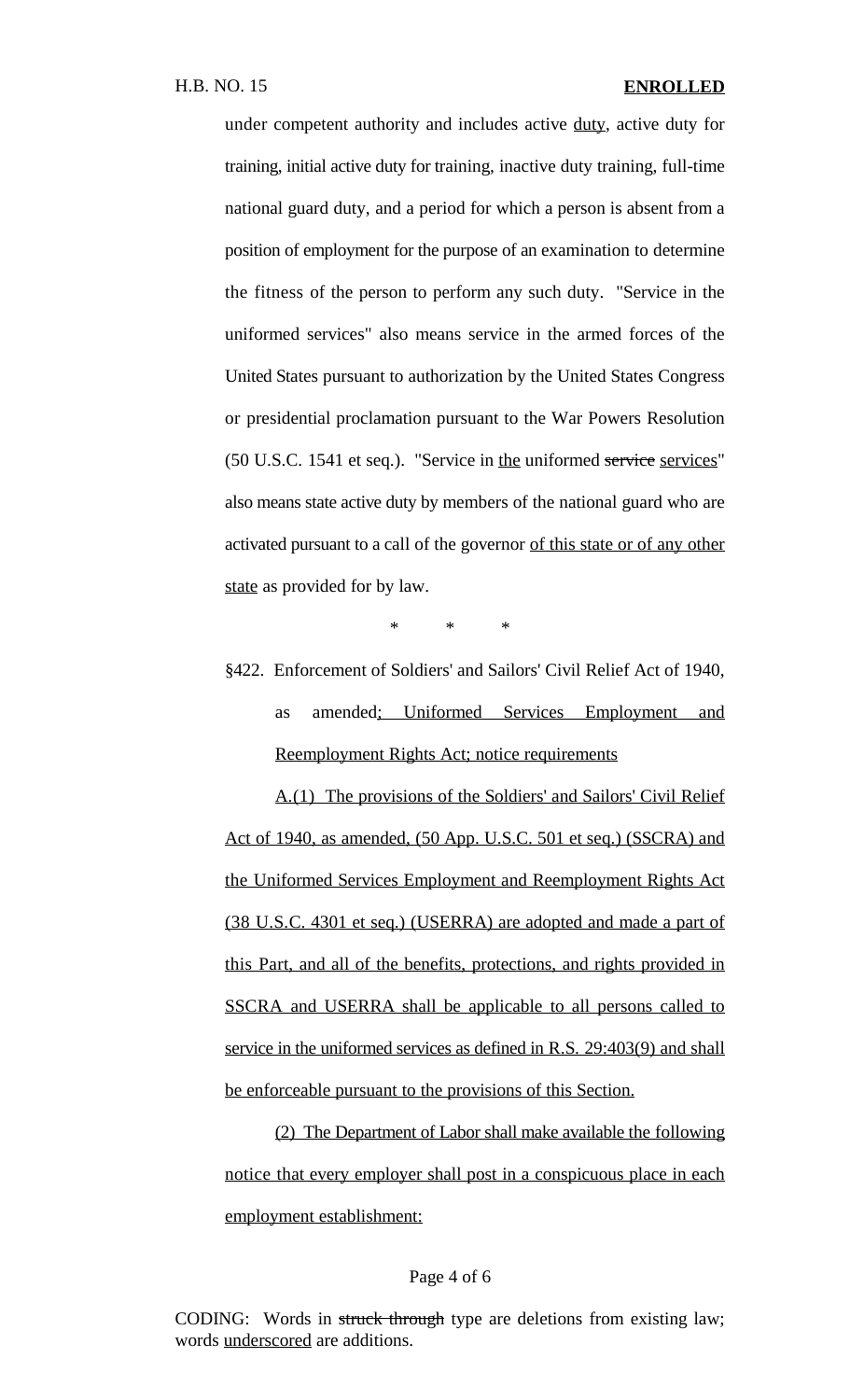"If you are in the national guard, military reserves, or active in the military, you have certain protected employment and reemployment rights, freedom from discrimination rights, and civil relief rights under federal law 38 U.S.C. 4301 et seq. (USERRA) and 50 App. U.S.C. 501 et seq. (SSCRA) and state law R.S. 29:401 et seq. (MSRA). If you feel that you have been discriminated against or denied such rights on account of your service in the uniformed services, contact the Employer Support Guard and Reserve Committee at 1-800-336-4590."

A. B. The district courts of this state shall have jurisdiction over proceedings involving the Soldiers' and Sailors' Civil Relief Act of 1940, as amended, and the Uniformed Services Employment and Reemployment Rights Act, which shall be governed by the rules applicable to ordinary proceedings.

B. C. The district and appellate courts shall give preference in scheduling such proceedings, upon the motion of any person in the uniformed services, or the person's attorney, who presents certification that the person has performed service in the uniformed services or is in service in the uniformed services.

Section 2. The provisions of this Act shall have both retroactive and prospective application and shall also specifically be applicable to all persons called to service in the uniformed services as of September 11, 2001, and as now defined in R.S. 29:403(9).

Section 3. This Act shall become effective upon signature by the governor or, if not signed by the governor, upon expiration of the time for bills to become law without signature by the governor, as provided in Article III, Section 18 of the Constitution of Louisiana. If vetoed by the governor

#### Page 5 of 6